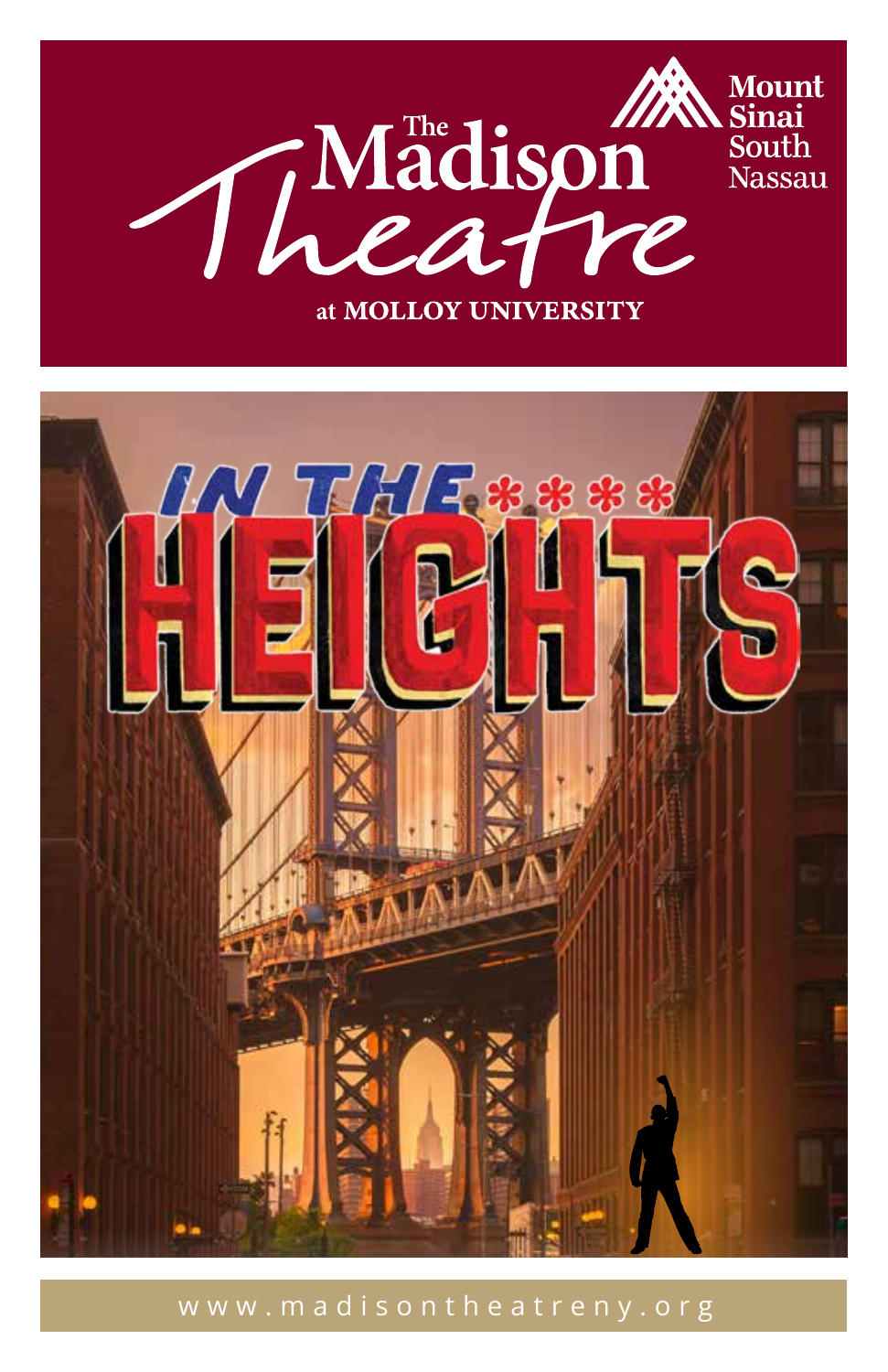## **ABOUT**



#### Music and Lyrics by **Lin-Manuel Miranda**

#### Book by **QuiaraAlegríaHudes**

Conceived by **Lin-Manuel Miranda**

Musical Direction and Conducted by

**Daniel Sefik**

Starring

**Bianca Aranda Shiloh Bennett Cal Castaneda Lauren DelGenio Rodriguez Diego Enrico Claire Fossey Jeremy Fuentes April Ortiz\* Celina Polanco Jaida Skye Rivera Martín Solá\* Michael Anthony Sylvester\***

Featuring

**Tobi Berman Mason Santa Catalina Jada Clark Anjali Kanter Emily Morales Majo Rivero Emmett Prince Oscar Antonio Rodriguez Gabrielle Villarreal Jon Yepez**

Band

**Angelo Antinori Alex Arlotta Zeke Bardash Charels Clause Jeffy Felker Alex Giosa Josiah Lamb Jakob Messinetti Josh Mirman Noah Vece**

> Electronic Music Design and Programming **Andrew McNamara**

Scenic Design **Michael Clark#**

Costume Design **Antonio Consuegra**  Lighting Design **Cecilia Durbin#**

Sound Design **Calvin Guevara-Flores** Scenic Assistant

**David Arsenault**

Props Design **Carl Tallent**

Wardrobe Supervisors **Shannon Rose McCann & Natalie Piperno**

Production Stage Manager **Jaclyn Lusardi\***

Props Assistant **Stevie Allen**

Assistant Stage Manager **Hannah Lehrer**

> Public Relations **Sam Morris**

Summer 2022 Music Supervisor **Aaron Gandy**

General Manager **Kathleen Marino** Assistant Artistic Director **Bethany Moore**

Artistic Director **Angelo Fraboni**

Associate Director **Brittney Griffin**

Associate Choreographer **Satori Folkes-Stone**

Director & Choreographer **Stephanie Klemons**

**Based on original choreography by Andy Blankenbuehler and Latin Assistant Choreographer Luis Salgado, as well as original direction by Thomas Kail.**

**Backing tracks provided by Right On Cue Services and Concord Theatricals.** 

Development of In the Heights was supported by the Eugene O'Neill Theatre Center during a residency at the Music Theatre Conference of 2005 Initially developed by Back House Productions

Originally Produced on Broadway by Kevin McCollum, Jeffrey Seller, Jill Furman Willis, Sander Jacobs, Goodman/Goodman, Peter Fine, Everett/Skipper *IN THE HEIGHTS is presented by arrangement with Concord Theatricals. www.concordtheatricals.com*

*Any video and/or audio recording of this production is strictly prohibited.*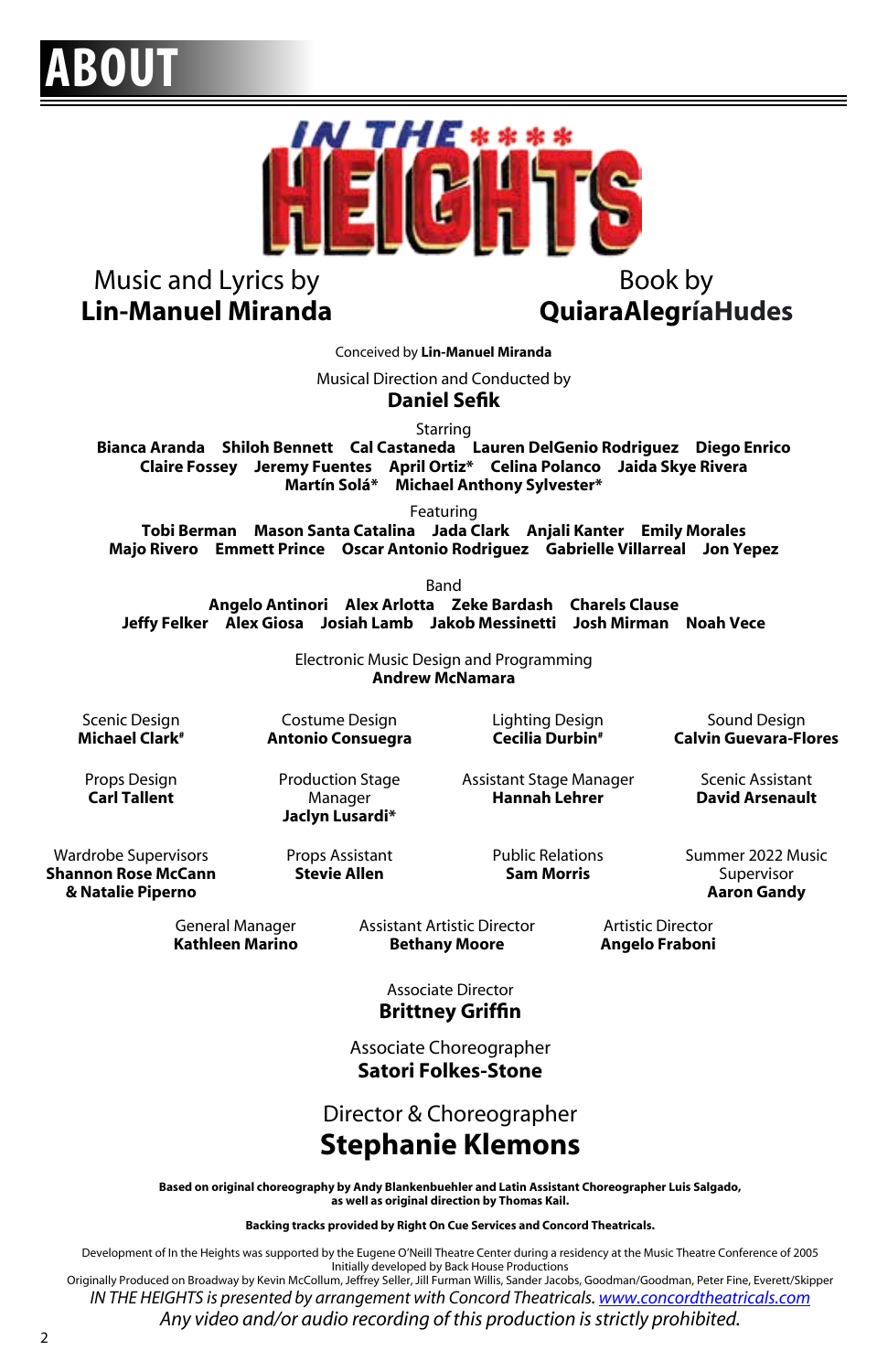The first time I did this show I was 22 years old. I was "fresh off the boat" (from Jersey), and I didn't know the first thing about making a musical. Over the last 15 years I have had the distinct honor of working for, arguably, the best Musical Theater creation team of our generation. Between Hamilton and In the Heights, Bring It On and Fly, I've learned a lot from them, but mostly, it distills down to this. Magic and simplicity.

It was the morning of one of the final previews of In the Heights Pre-Broadway run down at what's now known as the Baryshnikov Arts Center. The 499-seat basement theater was down two flights of stairs. The building is Uber-modern so the stairs are cement slats, sound carries and the ceilings tall and open-concept fill easily with sound. I walked into the cool building to the perfectly warm tones of Mandy Gonzalez accompanied by Alex Lacamoire. They were taking Alabanza, the act two requiem for Abuela Claudia, off the page for the first time. We would perform it in previews that night. It was simple, one word, repeated in earnest by many voices, to say "We love you, we honor you". I can think of a million simple moments. From the ten minute break during Broadway technical rehearsals when Lin, with his feet up on the chairs of the Richard Rodgers Theater on 46th street, created the Piragua Reprise, outloud and off-the-top of his head when Tommy said that act two felt too heavy. I remember hearing the sketch of the 96,000 tag, and seeing everyone's face light up when we knew that 96,000 would be 20 seconds longer (read harder) to perform, but now, it would really hit.

If I've learned anything from these shows and these people, it's that in these simple moments, if you're paying attention you will find the magic. And as artists, if you've trained enough, and continue to listen, when magic comes you will be prepared to grab it.

This cast is a mix of fresh Molloy students and veteran Heights familia (April Ortiz first did this role on the National Tour over ten years ago). This cast has learned so much in their short two weeks of rehearsal and worked incredibly hard to "grab the magic". Thank you for being here, and *disfruta de la magia.*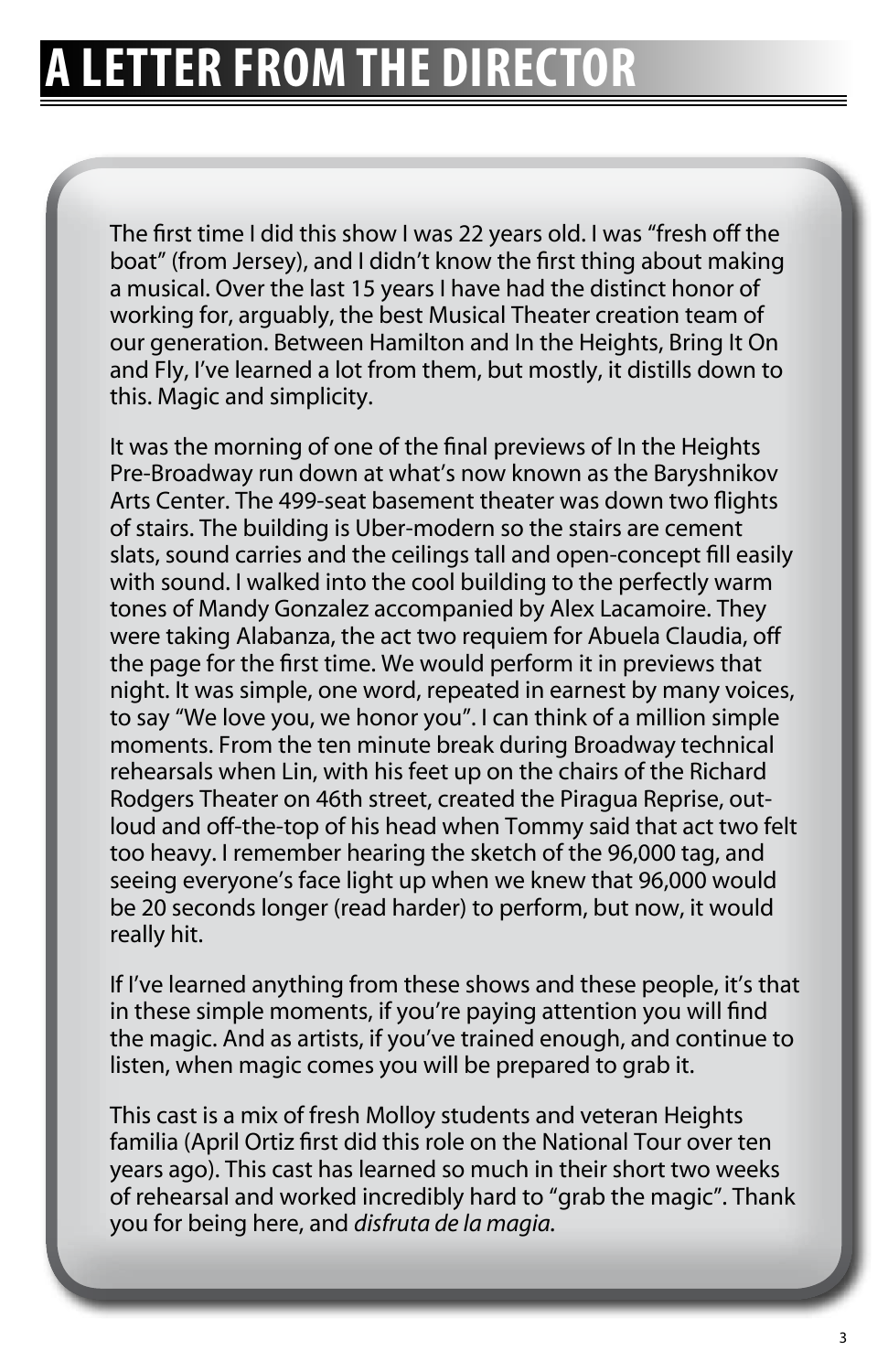# **ABOUT**

#### **CAST**

| Emily Morales, Majo Rivero, Emmett Prince,               |
|----------------------------------------------------------|
| Oscar Antonio Rodriguez, Gabrielle Villarreal, Jon Yepez |

#### **ACT I**

#### **ACT II**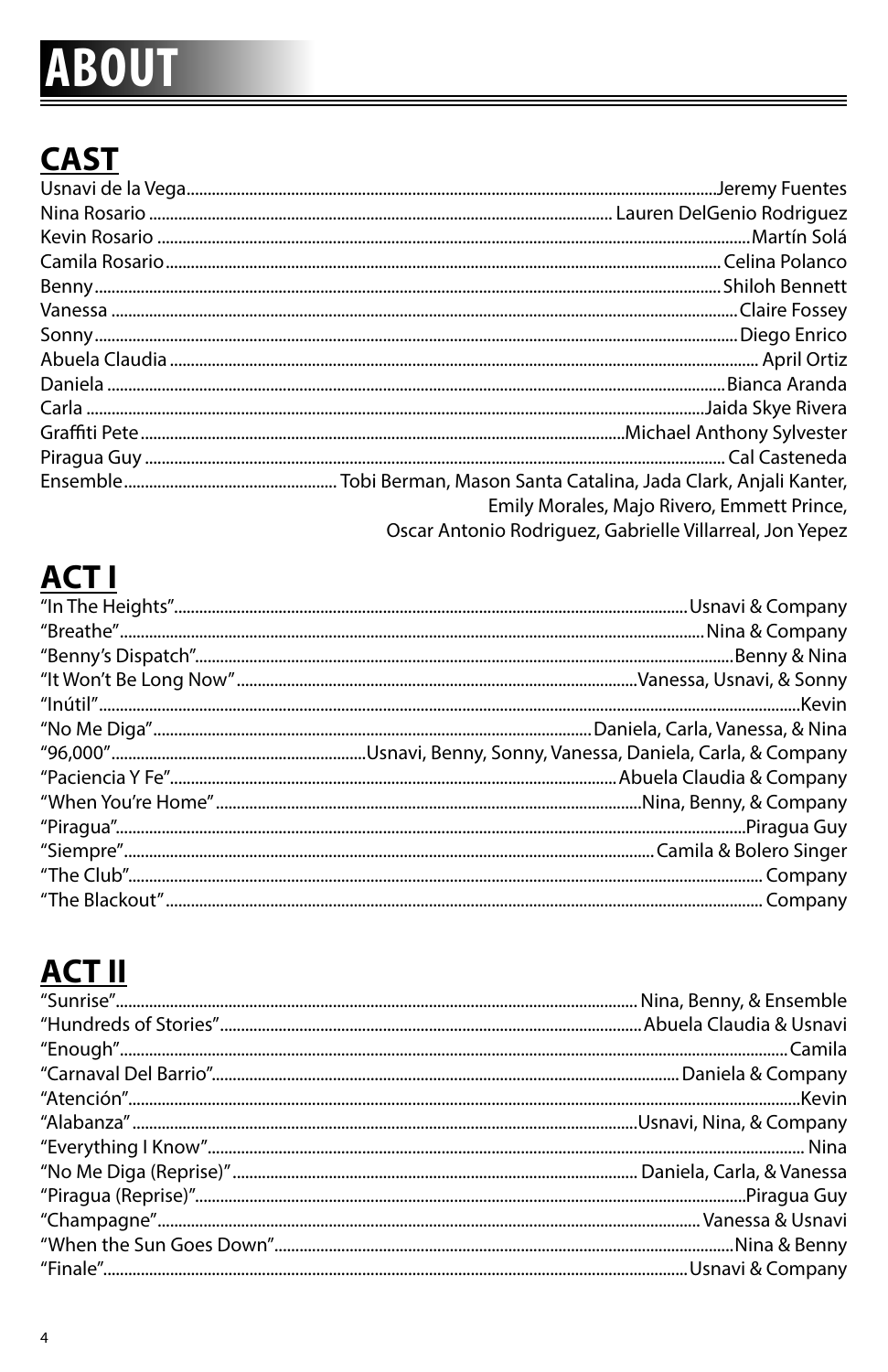#### **STARRING**

**Bianca Aranda (Daniela**) is so excited to be back in the barrio as Daniela! Other credits: Oceanborn (Off-Broadway), Hair (Sheila) and Spring Awakening (Martha). She would like to thank her friends, family and her pups Hammy and Capone for their endless love and support! @biancaxaranda

**Shiloh Bennett (Benny)** is extremely excited to be in The Madison Theatre's production of In the Heights. This show has always been a dream and he is beyond thrilled to tell this beautiful story with this incredibly talented cast. Some favorite past roles include "Rent" (Collins), "Godspell" (Jesus), "American Idiot" (Favorite Son) and "Seussical" (Horton). He would like to thank his friends and family for always supporting him and would also like to give a special thank you to the cast and creative team! Enjoy the Show!!

**Cal Castaneda (Piragua Guy)** is a NYC based performer and a proud first generation American! He is an alumni of the American Musical and Dramatic Academy conservatory program with a focus in musical theatre performance. Post graduation he has been seen touring Shakespeare in the park, performing at amusement parks across the country, Off Broadway and in the shower! Most recently he was a resident singer with TAG! Live Entertainment in Portland, ME. Cal is thrilled to be joining the Madison Theatre team this season and would love to thank you for supporting live theatre during this time. ¡Viva Puerto Rico! Find him on Instagram: @Cal\_Castaneda

**Lauren DelGenio Rodriguez (Nina Rosario)**  is so excited to be playing the role of Nina. This has always been a dream role of hers. Lauren is a recent graduate of Molloy College CAP21 with a BFA in Musical Theatre. Past credits include Wendla (Spring Awakening), Ariel (Footloose) and Ruth (Ripped). Thank you to everyone involved in this production! Dedicated to Papi and Tata.

**Diego Enrico (Sonny)** is beyond thrilled to be returning to The Madison stage this summer as Sonny! He has had every line and lyric of *In the Heights* memorized since he was 16, and is ecstatic to be translating his love of the show into a living, breathing reality at 20. Diego is a rising junior in the Molloy/CAP21 Musical Theatre BFA Program and will graduate in May of 2024. Past credits include *Give Our Regards to Broadway* and *An Evening of Entertainment with Kelli O'Hara & Seth Rudetsky*. A massive thank you to the cast and creative team, and all the love in the world to his professors, family, and friends (especially his mother and father).

**Claire Fossey (Vanessa)** is honored to be a part of this show. She graduated from the University of Arkansas with a B.A. in Theatre Performance. Favorite credits include the Acrobat in Matilda the Musical, Veronica in Heathers the Musical, Anne in A Little Night Music, and Whatsername in American Idiot. Thank you to my family, especially my mom, for your constant love and support.

**Jeremy Fuentes (Usnavi de la Vega)** is beyond excited to continue performing with the Madison Theatre! He was recently in *Dancing Through theDecades* and *The Christmas Celebration* but is originally from The Bronx where his credits include: Calogero (*A Bronx Tale*), Father (*Ragtime*), and Quasimodo (*Hunchback of Notre Dame*). Jeremy is an upcoming junior at Molloy College's CAP21 BFA Musical Theatre Conservatory. He would like to thank his family, friends, and professors, for all their support along the way. A special thank you to the brilliant Stephanie Klemons and Satori Folks-Stone for everything they put into this wonderful production!

**April Ortiz (Abuela Claudia)** BROADWAY: *In The Heights*, Richard Rodgers Theatre. NATION-AL TOURS: *In The Heights*; *Cats*, *La Cage Aux Folles*. REGIONAL THEATRE*: In The Heights*, TUTS and Pittsburgh CLO; *Between2 Knees*, Oregon Shakespeare Festival; *Distant Thunder*, Lyric Theatre of OKC; *Sunsets and Margaritas and Barrio Babies*, Denver Center; *Medea/Macbeth/ Cinderella*, Yale Rep; *Bright Ideas*, Laguna Playhouse. OFF BROADWAY: *Tio Pepe/Somewhere*, Public Theatre; *The View Upstairs*, *Culture Project*, *Transformations*, *HomeSpace, A Woman's Work*, Flatiron Playhouse. FILM: Father Of The Bride I&II, The Majestic, Frame Of Mind. TELE-VISION: *Uncoupled*, *Fosse/Verdon*, *The Golden Girls*, *Elementary*, *Instinct; Braindead, Down and Out in Beverly Hills*, *Everybody Loves Raymond*, *Law and Order: CI*, *Coach; Empty Nest*, *Mad About You*.

**Celina Polanco (Camila Rosario)** In the Heights (National Tour, Mason Street, Engeman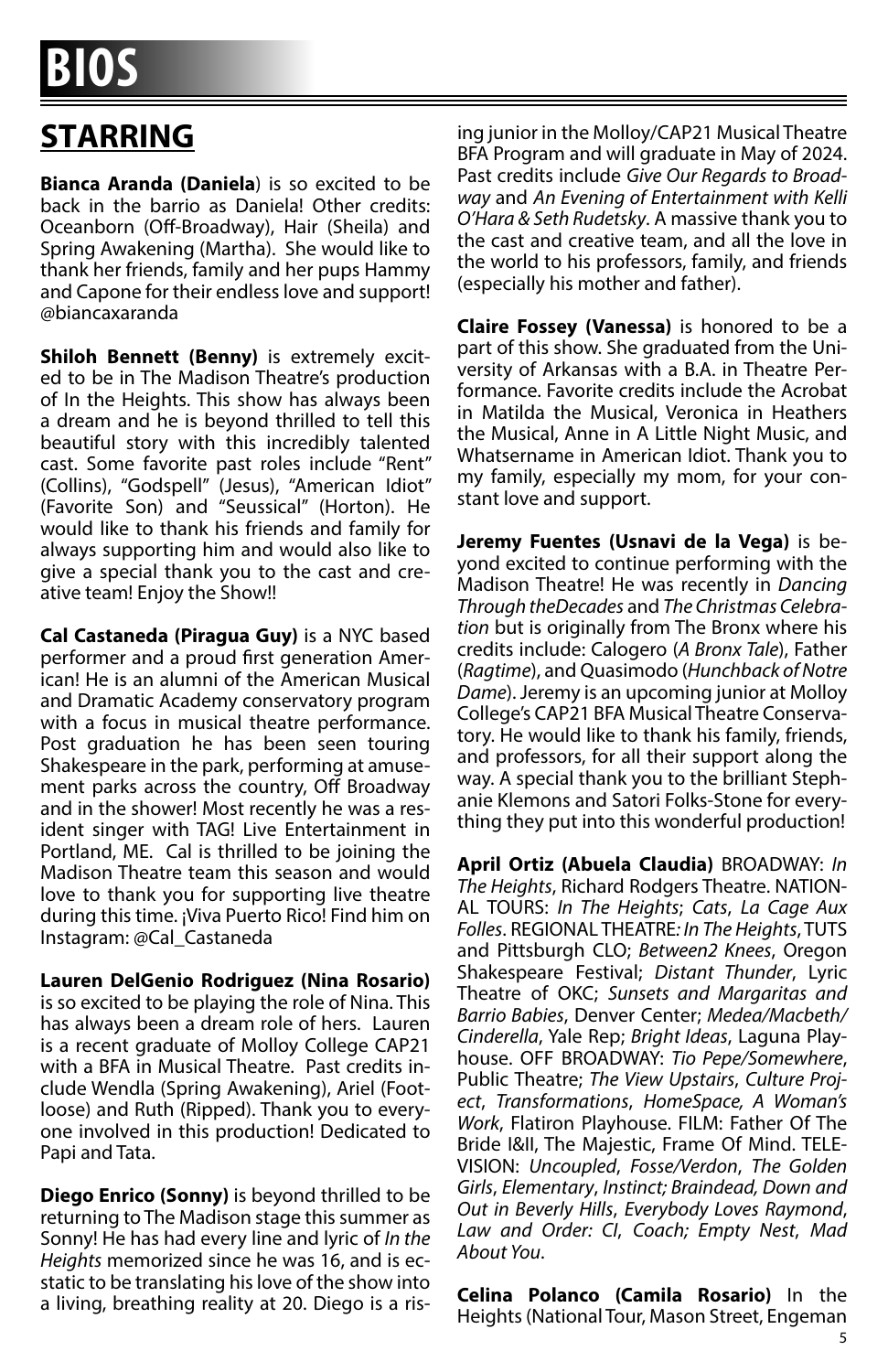Theater, Hangar Theatre, Cabrillo MusicTheatre) (Mami), The Upside Down Boy (Tour/Premiere) by Juan Felipe Herrera, and The Rose of Corazonat CATF written and directed by Pulitzer Prize Nominee Keith Glover. For Mom, Momo and Popo. Para Siempre. And Jorge. #nmw

**Jaida Skye Rivera (Carla)** is a funky 'Domini-Rican' from Long Island and is so excited to be back onstage! Recently, she took a small side step from theatre to work as a Production Assistant for TV/Film! You can also 'blink n you'll miss her' in the show *Wu-Tang: An American Saga* and in the film *In The Heights*! Cool past theatre credits of hers include Maria in *West Side Story* and Catherine in *Pippin*. Love to the creative team and the cast, her family, and pals for being oh so supportive! enjoy the show, WEPA!!! @jaida.skye for more!

**Martín Solá (Kevin Rosario)** is a New York Citybased actor, singer, and teacher. He is thrilled to join this production with The Madison Theatre at Molloy College. Martín has appeared on Broadway in "On Your Feet", "The King and I", "Coram Boy", and Baz Luhrmann's "La Bohème". He portrays Father Russo in the recent NETFLIX series ARCHIVE 81. Other TV credits include FBI, LAW AND ORDER SVU, and HOSTAGES. Martín has taught singing to his private voice studio in NYC for more than 20 years, and he just completed his first year as a voice instructor at Yale University School of Music. For more info visit: www.martinsola.com.

**Michael Anthony Sylvester (Graffiti Pete)** is thrilled to be making his Maddison Theatre Debut and returning home to the HEIGHTS! WEPA! Tour Todrick Hall The Toddlers Ball Tour (Back Dancer, Feat Vocalist) Regional GUYS AND DOLLS *(Rusty Charlie),* ELF THE MUSICAL (JIM/Ensemble), IN THE HEIGHTS (Jose/ Man2) **Theatre Under The Stars**. WEST SIDE STORY (Pepe) **Lyric Theatre of Oklahoma**. JOSEPH AND THE AMAZING TECHNICOLOR DREAM COAT (BENJAMIN), **Casa Manana** In The Heights (Man2/ Graffiti Pete Us. **Walnut Street Theatre,** IN THE HEIGHTS (Grafiti Pete) 2017 Tony Award Winning **Dallas Theatre Center!**

**FEATURING**

**Tobi Berman (Ensemble)** is a rising sopho-

more in the CAP21 program here at Molloy College. So excited to be in my first show at the Madison! Previous credits include Head Over Heels (Spectra Theatre Co.) Cabaret (Southeastern Summer Theatre Institute) and Oklahoma: In Concert (Springfield Symphony Orchestra). Huge thanks to my family and friends for their overwhelming love and support!

**Mason Santa Catalina (Ensemble)** is stoked to be making his regional theater debut in The Madison Theatre's In the Heights! His recent credits include Bobby (Urinetown), Marius (Les Miserables), and Mark (A Chorus Line), among others. He will also be appearing as Dennis in All Shook Up at the Madison Theatre later this summer! Mason is currently entering his 4th year at CAP21 Conservatory pursuing his BFA in Musical Theater and couldn't be more excited! He would like to thank his family and friends for the everlasting support and hopes you enjoy the show!

**Jada Clark (Ensemble)** Born and raised in Baltimore, Maryland, Jada Clark began her dance training at age 7. She has studied a variety of styles in New York City and graduated this year from Pace University (NYC), with a BFA in Commercial Dance. Jada recently debuted in the original musical "Rattlesnake Kate" in Denver, CO. She is currently a member of Soul Project Dance Company run by Candace Brown.

**Anjali Kanter (Ensemble)** was raised in Santa Fe, NM and first came to New York City when she was 16. Professional credits include: National Tour of 'The King and I' and 'A Crossing' Workshop directed and choreographed by Joshua Bergasse. She is very excited to perform for the first time at Molloy College and would like to thank her mother for she could not have done any of this without her.

**Emily Morales (Ensemble)** is excited to be performing once again at the Madison Theatre and this in one of her favorite shows! Emily graduated from Molloy College/Cap 21 in 2020 where she received her BFA in Theatre Arts. She is a New York based actress and has grown up with a love for theatre. She would like to thank all her family and friends for always supporting her dreams and aspirations.

**Majo Rivero (Ensemble)** born and raised in León Guanajuato, México. She is thrilled to be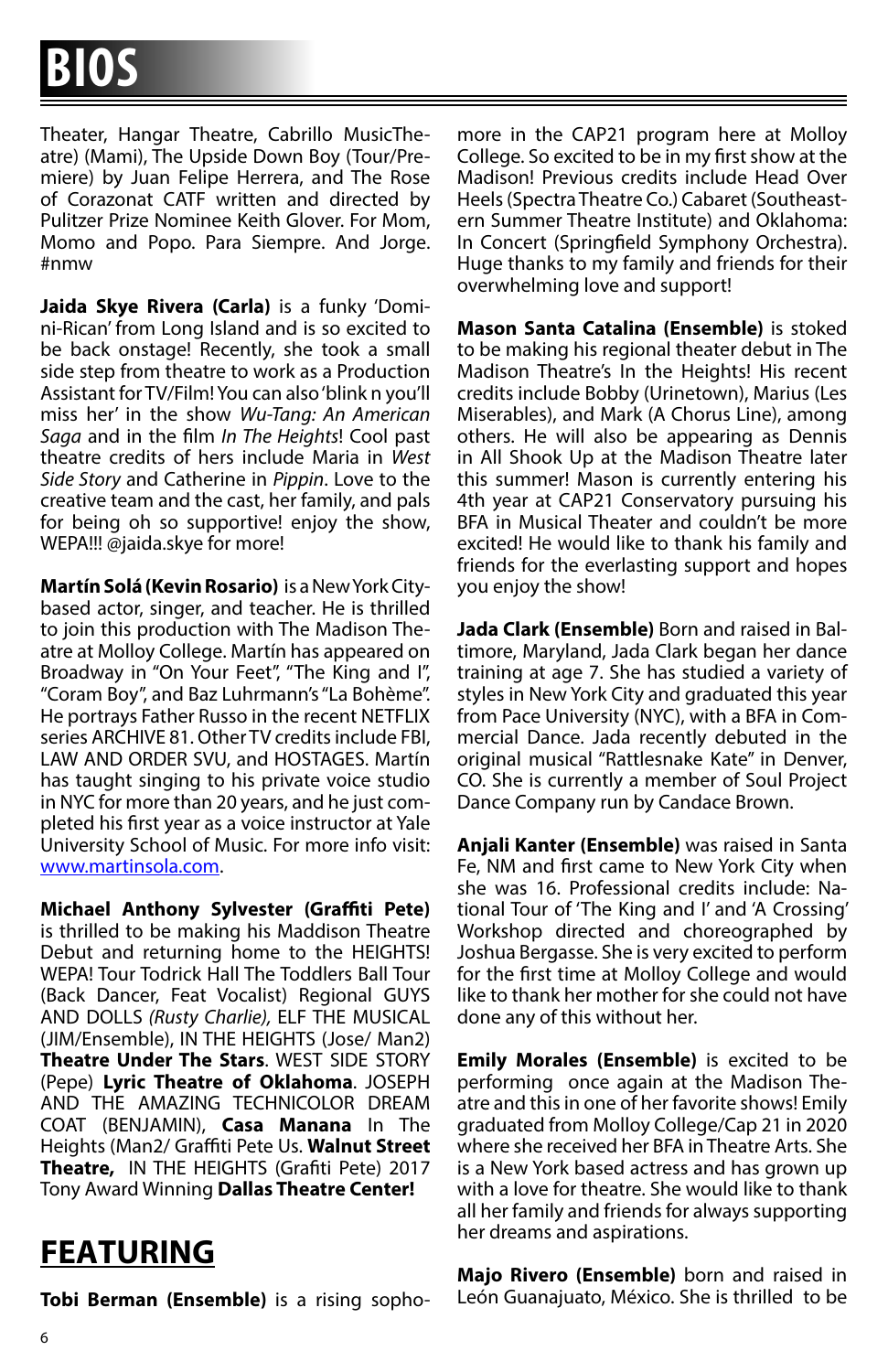part of In The Heights! She graduated with a BFA in Musical Theatre from the Chicago College of Performing Arts, and is an Interlochen Arts Academy alumni. She was previously seen as Mijita in *Desaparecidas* at Joe's Pub, and Adelita in *Little Duende* (NAMT festival). Everything happens for a reason, "paciencia y fe." Estova para toda mi familia, especialmente para Titi y Sisi. ¡Viva México, muchoamor! @majo.grivero

**Emmett Prince (Ensemble)** has been dancing since the age of 10. He developed his passion for the dance floor at LifeChange Ballroom dance company. *"I am going to Do more, Be more, and Have more, So I can Give more"* — This is a statement Emmett is known for saying to encourage others.

**Oscar Antonio Rodriguez (Ensemble)** Born and raised in Venezuela, Rodriguez trained professionally in Warehouse Dance Complex in Costa Rica. Rodriguez holds an M.F.A. Dance degree from NYU Tisch School of the Arts. Theater credits: *West Side Story x 2* (Bernardo, Pepe); *Saturday Night Fever* (Ensemble/Salsation Choreographer); *Chicago* (Fred Casely/ Ensemble); *Encores! The Life* (Skeleton Crew). He was featured in Steven Spielberg's remake of *West Side Story; Dancing Through…*a virtual collaboration between the TANK NYC and Theatre Dance Vietnam, and *Dancing with the Stars Costa Rica*. @oscarantonio0704 | www.oscarrodriguezdance.com

**Gabrielle Villarreal (Ensemble)** (she/her) is going into her junior year at CAP21 and is THRILLED to be kicking off summer with this dream show! Most recent credits include the Madison Theatre Christmas Celebration, Emma in "People, Places, and Things" and training with the Zach Theater Pre Professional Company in Austin, TX. Huge shout out to the cast and crew and a thank you to the unconditional love and support of her family, love ya!

**Jon Yepez (Ensemble)** is thrilled to return to the Madison Theatre where he was last seen in West Side Story (Chino). Other regional: Fame enEspanol& English (Goody), Grease (Eugene), In The Heights (Graffiti Pete), Newsies (Dance Captain). BFA Music Theatre/BA Dance — University at Buffalo. Big thanks to Stephanie, as well as, friends &familia. Con amor! @yepez.jpg

#### **CREATIVE TEAM**

**Stephanie Klemons (Director/Choreographer)** is a Drama Desk Award-winning Performer, Choreographer and Director that has worked on the pre-Broadway AND Broadway productions of *Hamilton, In the Heights, Bring it On* and *If/Then*. She currently serves as the Global Dance Supervisor for *Hamilton* over-seeing six companies working alongside Jeffrey Seller and "the cabinet", Tommy Kail, Alex Lacamoire, Lin-Manuel Miranda and of course, Andy Blankenbuehler. She has been seen onstage alongside Idina Menzel, Anthony Rapp, Whoopi Goldberg, Julie Andrews, and performed at Madison Square Garden with Don Omar and Daddy Yankee. She has appeared on the Tony Awards as well as the Macy's Day Parade, returning to choreograph the 2012 performance of *Bring It On the Musical* for which she served as Associate Choreographer for Broadway and beyond. She has shot commercials with Ciara, and Odell Beckham Jr. and Elsa Hosk. She was an original cast member of *In The Heights* both on Broadway and in it's Off-Broadway run. She was part of the Grammy Award Winning Cast Albums of *In the Heights, Hamilton* and *If/ Then* (no Grammy, still great!). As the original Dance Captain of Heights on Broadway she also assumed the role of Associate Choreographer for the 1st National Tour. In 2018 she Directed and Choreographed the Broadway Center Stage production of *In the Heights* at the Kennedy Center to critical acclaim. Select Direction and Choreography credits include *FLY,* a Peter Pan Musical, directed by Jeffrey Seller and co-choreographed with Andy Blankenbuehler, direction and Choreography for an original production, *This is Sadie*, presented by New York City Children's Theater, *Zelda*, a Frank Wildhorn original piece, co-choreographed with Andy Blankenbuehler, *Once On This Island* at Shea's Buffalo, *Rock of Ages* at Pittsburg CLO and Drury Lane, and the upcoming *Little Shop of Horrors* at Arkansas Rep. Commercial Choreography credits include Victoria's Secret campaigns, George Michael X Vogue music video, the Barclay's Center Brooklynettes, Sesame Street, Original Amazon Series "Hunters", and Showtime's Original "Let the Right One In". She was the choreographer behind the viral "Time of Our Lives" Super Bowl commercial ft. Eli Manning & Odell Beckham Jr. She is the founder of Katie's Art Project a 501(c)3 that connects kids facing life-threatening illness to fine and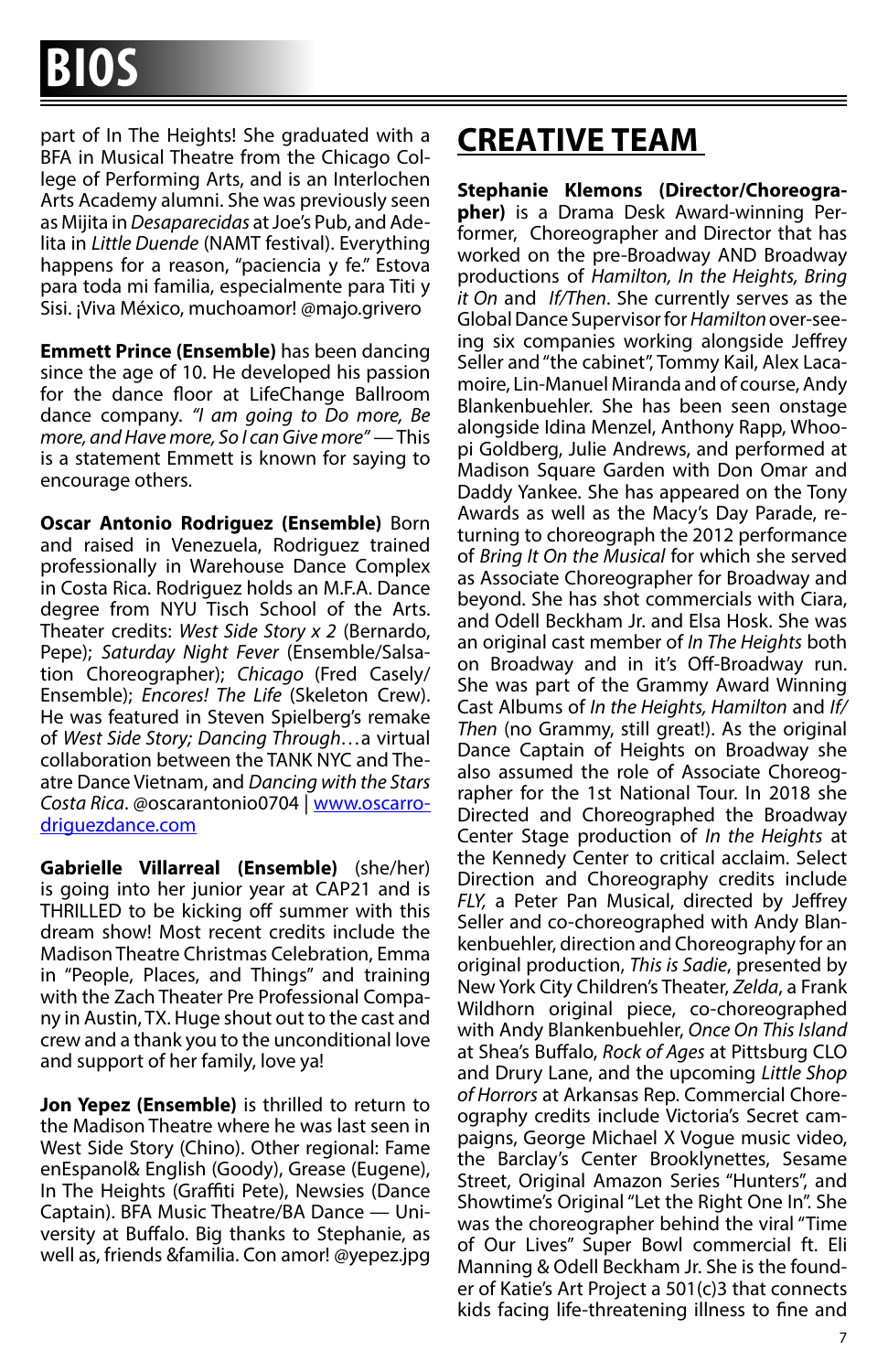performing arts to create original works. Visit www.Stephanie Klemons.com for more info. @ DANCEism on Instagram.

**Brittney Griffin (Associate Director)**: University at Buffalo (BFA in Dance). Credits include: *Hairspray* (Tour), *42nd Street* (International Tour) , *Dreamgirls* National Broadway Tour (Dance Captain/Swing), *Dreamgirls* Non-Equity and South African Tour (Associate Director/ Choreographer), *Apollo Club Harlem, After Midnight* (NCL), *Five Guys Named Moe* (Playhouse on Park, Director/Choreographer). Special thanks to the incredible Stephanie Klemons.

**Satori Folkes-Stone (Associate Choreogra-**

**pher)** Los Angeles born and raised Satori Folkes-Stone is an inaugural alumna of the USC Glorya Kaufman School of Dance. Just after graduation she made her Broadway debut in Ivo Van Hove's *Westside Story*. Her other performance credits stretch from film to stage including work by Zachary Woodlee, Anne Teresa De Keersmaeker, d. Sabela grimes, William Forsythe, Amy O'Neal, E. Moncell Durden and Saleemah E. Knight. Most recently Satori appeared in and was the skeleton crew for Better Nate Than Ever on Disney+. She is so excited to be a part of the In The Heights creative team!

**Daniel Sefik (Music Director)** Broadway: *Hamilton*, *West Side Story*, *Bring It On: The Musical*. Off-Broadway: *Sweeney Todd* (New York Philharmonic), Regional: *A Sign of the Times* (DTC), *Ever After* (Papermill Playhouse). *In The Heights* was the first Broadway show Daniel ever worked on, and he's thrilled to be returning to it. Much gratitude to Stephanie for this opportunity and Mike for his support.

**Michael Clark — 5th Wall Designs (Scenic Design)** Rumors abound that Michael now only exists from the shoulders up in the virtual realm. Frequently seen on Zoom, Discord, FaceTime and other outlets of social media. actual physical sightings have become on par with Neesie and Sasquatch. Undisclosed sources speculate that he is involved in fostering a new relationship with the AI supercomputer at University of Florida, yet some have reported seeing a spectral apparition of him in the Molloy Production Booth. Michael serves this year as Resident Scenic Designer, helping the other collaborators realize new artistic visions.

**Cecilia Durbin (Lighting Design)** Recent Designs: *Kid Prince & Pablo* (Kennedy Center); *Cat on a Hot Tin Roof* (Kansas City Rep); *The Wolves*, *A Doll's House, P*2 (Actor's Theatre Louisville); *Yoga Play* (Playmakers Rep); *This is Sadie*, *The Little Red Fish* (NYC Children's Theatre)*; Calling: a dance with faith* (Ping Chong DanceCo); *Birthday Candles*, *Murder Ballad* (Detroit Public). MFA from NYU; memberUSA829. www.durbinlighting.com, www.buildingbetterplayworlds. com

**Antonio Consuegra (Costume Design)** is thrilled to make his Madison Theatre at Molloy debut!!Some credits include TV: CBS 70th,72nd and 73rd Tony Awards (assistant costume designer )Broadway: Hamilton (Assistant costume designer) Funny Girl (Assistant costume designer)Off Broadway : Can Do Duck- The Musical(costume designer), Daddy Issues (costume designer), All Aboard- The Musical (costume designer)

**Calvin Guevara-Flores (Sound Design)** This is Calvin's 3rd year working for the Madison. Calvin is a Long Island native with a BFA in Theatre Technology/Design from Adelphi University. He has been working in audio and theatre for over a decade. A preview of his work can be seen at calvinguevaradesigns.com

**Carl Tallent (Props Design)** is happy to return to Molloy after having recently served as prop master on LIZZIE and 9 TO 5. Carl is also a scenic designer and painter and a window dresser at Bergdorf Goodman. He also works on props for Broadway shows including the current revivals of FUNNY GIRL and MUSIC MAN. To see more of his work, visit his website at carltallentdesign.com

**Jaclyn Lusardi (Production Stage Manager)** is NY based Stage Manager and a Long Island native. New York credits include: SM for NAMT Festival of New Musicals 2018-2021, ASM on Fern Hill, Smart Blonde, Unraveled (MBL Productions), SM on Indigo reading (Sing Out Lousie! Productions), ASM on Interstate (NYMF, NYSF). Regional credits include: PSM Replacement for Aida, Million Dollar Quartet (John W. Engeman Theatre). BFA from Adelphi University.

**Hannah Lehrer (Assistant Stage Manager)**  (she/her) is an actor, writer, and comedian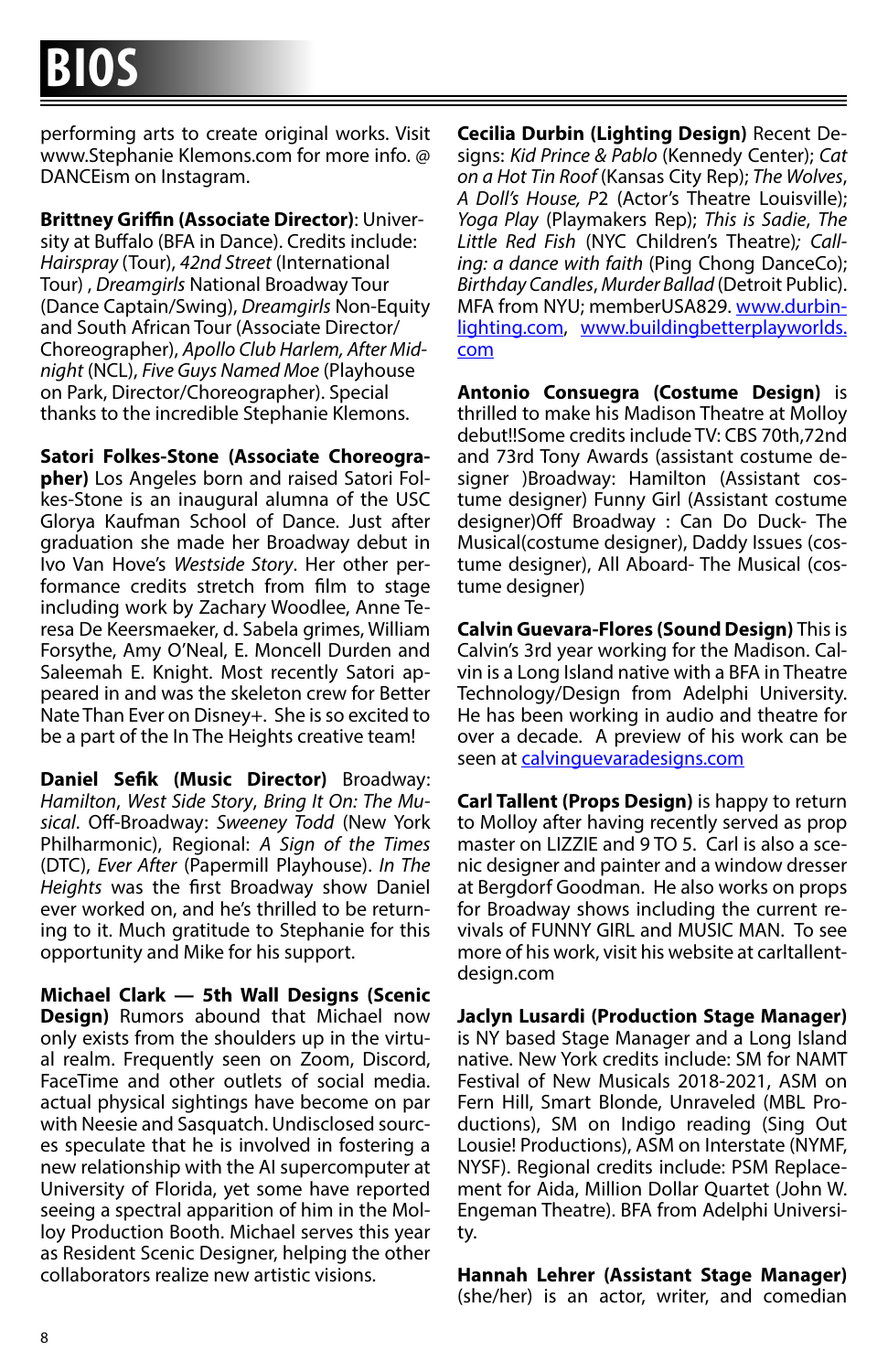based in NYC. She is a rising junior in the CAP21 BFA program, and will graduate in 2024. She wears many hats both on and offstage, but *In The Heights* is her first time serving as an Assistant Stage Manager (a new hat!). She is so excited to assume the role alongside such a fabulous team of actors and theatremakers. All her love to her family. Thank you for supporting live theater and enjoy the show!

**David Orlando (Lighting Programmer)** recent work has been associate designing *Rocky Horror Show* with Moonbox productions and *Don Giovanni* with Boston Opera Collaborative. David received his BFA in Lighting Design from Boston University. He has had the recent pleasure of working at Five Towns College, Moonbox Productions, Capital Repertory Theater, and the Provincetown Tennessee Williams Festival. He also formerly served as the resident lighting designer of the New Classics Company and former Professor of Lighting at Five Towns College.

**Stevie Allen (Props Assistant)** (she/they) is an NYC-based actor, writer, and creative. They are a rising junior in the CAP21 Musical Theatre BFA program, and are set to graduate in May of 2024. She is so honored to be part of this theatrical team. She can be seen at the Madison Theatre onstage, offstage, and at the box office desk at any given time. Past Credits: *Christmas at the Madison*, *Lizzie* (NY premiere),*Carousel: A Concert*. Her endless gratitude to Stephanie, Brittney, Satori, Carl, and the entire cast & crew. To her professors, family, and friends (especially her mom)— all the love in the world.Enjoy the show! Instagram: @stevieeallen | Website: sarahstevieallen.wixsite.com/stevie

**Mya Ferreiro (Social Media Coordinator)**  is a Marketing student at Molloy College and specializes in Social Media Marketing. She is a Social Media Intern at the Madison Theatre, working with their production of *In the Heights*, and currently stands as Vice President of Marketing for the New York chapter of Prospanica, an organization that empowers Hispanic professionals.

#### **Angelina Meccariello (Technical Director)**

**Natalie Neubert (Madison Summer 2022 COVID Safety Director)** is a recent graduate of Molloy's Interdisciplinary Studies Program. You can frequently catch Natalie in the box office of the Madison Theatre, in fact, she probably helped you purchase tickets for this show. She'd like to dedicate this to Harry Styles. Treat People With Kindness!

**Samantha Eagle (Wardrobe Supervisor)**  graduated from Molloy College in 2021 with a degree in Theater Arts and American Studies, but has recently been working in costumes, and loving every second of it! Many thanks to Kathleen for the shrimp pizza.

**Matt Gibbons (House Manager)** recently earned his Master's of Business Administration in Finance from Molloy's School of Business. Matt has been involved in the Madison Theatre in many different capacities from box office, to spot light operator, to now the House Manager. Matt is most proud of being the human to the cutest golden retriever, Duke.

**Aaron Gandy (Summer 2022 Music Supervisor)** NYC credits include The Lion King, Urinetown, Just Jim Dale at Roundabout and London's West End, The Shaggs at Playwrights Horizons, Dora the Explorer Live! at Radio City Music Hall. Recent concert appearances include A Band Called Honalee's current international tour, My Fair Lady in concert at the Milwaukee and North Carolina Symphonies, and frequent appearances as Principal Pops Conductor of the South Shore Symphony. As composer, his shows include the forthcoming Samantha, Single-Handed, and The Crinolynns. His recordings include Life Begins at 8:40, Through The Years, JuleStyne In Hollywood, The Shaggs, Busker Alley, and The Musicality of Vincent Youmans. As Artistic Advisor to The Kay Swift Trust, he co-edited The Kay Swift Songbook and conducted the 2004 premiere cast recording of Fine & Dandy. Visit www.aarongandy.com.

**Kathleen Marino (General Manager)** recently earned her Master's of Business Administration in Management from Molloy's School of Business and holds anAssociate's degree in Culinary Arts and Bachelor's degree in Hospitality Management from the New York Institute of Technology. She's been instrumental in the success of the Madison Theatre for eleven years. In her spare time, you can catch Kathleen riding her Peloton with Tunde and Emma, join her for a spin @K\_Mar!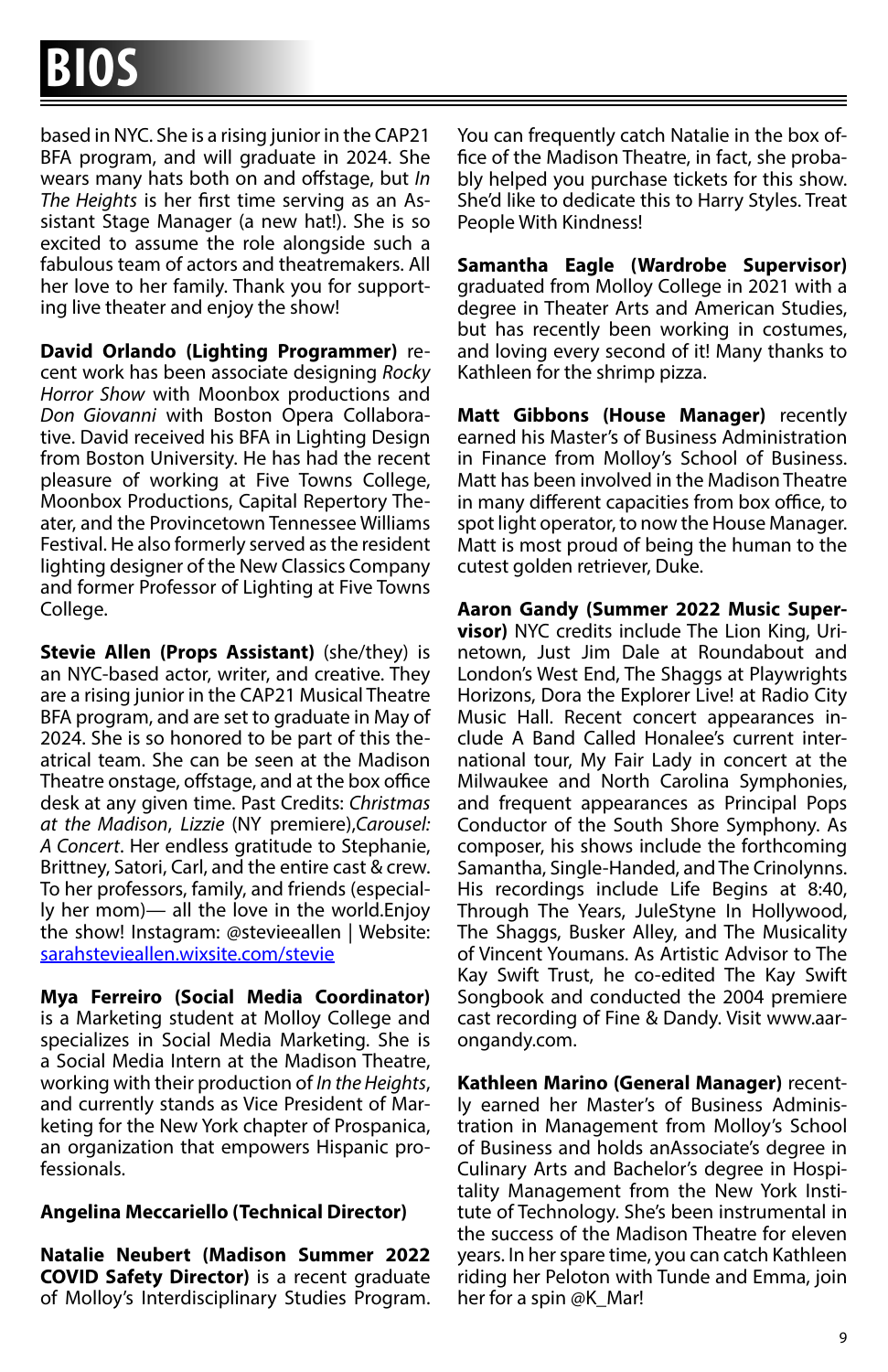**Bethany Moore (Assistant Artistic Director)**

NYC and Broadway credits include *Pippin* (original Revival cast), *Spider-Man: Turn Off the Dark* (OBC), *Into the Woods* (Public Theater), and *Call Me Madam* (Encores!). She was also a member of the first national tour of *A Chorus Line* the 25th Anniversary tour of *CATS*. She holds a Master's Degree in Educational Theater from NYU. Madison Theatre credits include *The Christmas Spectacular*, *West Side Story* (dance supervisor), *Give Our Regards to Broadway 1960's and Silver Screen* (director/choreographer) and *A Chorus Line* (Cassie). Special Thanks to the cast, creative team and crew, especially to Angelo and Kathleen.

**Angelo Fraboni (Artistic Director)** produced & directed the Opening Gala in 2011 and has continued to present, produces, and directs entertainment for the Molloy Community over the past 10 seasons. He won the 2009 Drama Desk Award for the critically-acclaimed series Celebrity Autobiography and has produced dozens of shows and events in NYC before coming to Molloy. He continues to create and develop new work at the Madison Theatre to help develop professional opportunities for the Molloy CAP21 Theatre Arts students including new plays, musicals, and short films. Mr. Fraboni enjoyed a long performance career that includes 6 Broadway shows, 4 Encore shows at City Center, the Radio City Christmas Show, multiple national and international tours, and as a principal dancer in a Ballet company. He has worked in film and commercials work, as well.

**Some props provided by John Shorter at PROP RENTALS NY.**

# **MADISON THEATRE STAFF**

**Theatre Crew:** Dana Augello, Ariana Augello, Natalie Neubert, Nicole Temprano, Samantha Eagle, Ian Underhill, Kyle Pearson, Timothy Thomas, Alexa Celso, Gianna Celso, Nikki Rinaduo-Concessi, Stevie Allen, Samantha Sloane, Hannah Lehrer, Abigail Redlich, Grace Estes, Zach Poore, Jordyn Schneider, Grace McNally, Carlie Shaw, Icis Hammond, Carly Murray, Gianna Iovino, Isabelle Oliver, Christopher DeAngelis, Taylor Bentze, Willow Chamblin, Madison Chamblin, Gianna Bacchi, Eliza Stoehrer, Tobi Berman, Andrew McNamara, Thomas Moreira, Patrick Bruno and Jaylin Thomas

Thank you to all of our volunteers!!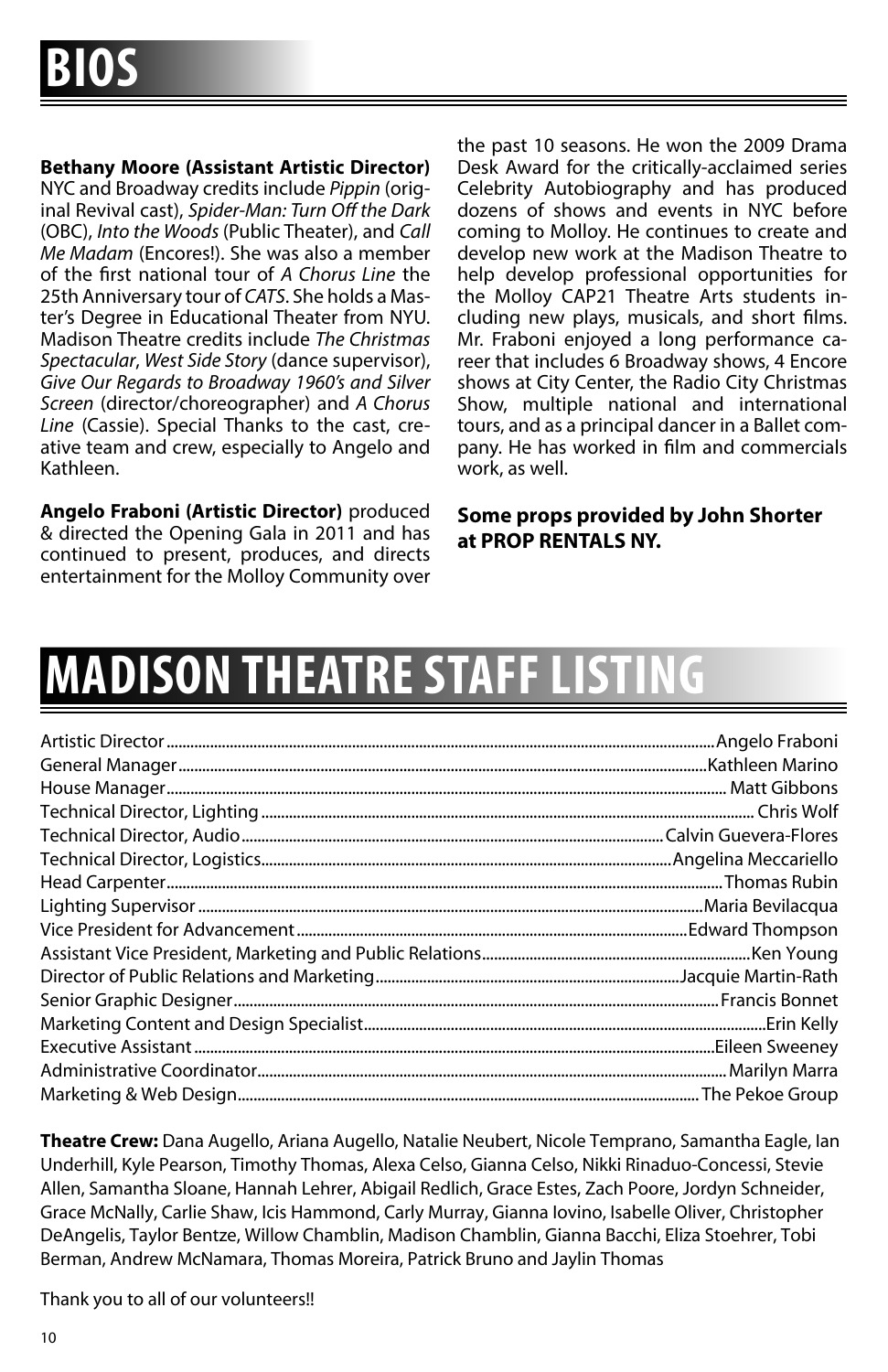### **HEADSHOTS**









**Bianca Aranda Shiloh Bennett Cal Castaneda Lauren DelGenio Rodriguez**



**Diego Enrico**









**Claire Fossey Jeremy Fuentes April Ortiz Celina Polanco**



**Jaida Skye Rivera**





**Martín Solá Michael Anthony Sylvester**





**Tobi Berman Mason Santa Catalina**



**Jada Clark**











**Anjali Kanter Emily Morales Majo Rivero Emmett Prince Oscar Antonio Rodriguez**



**Gabrielle Villarreal**



**Jon Yepez**